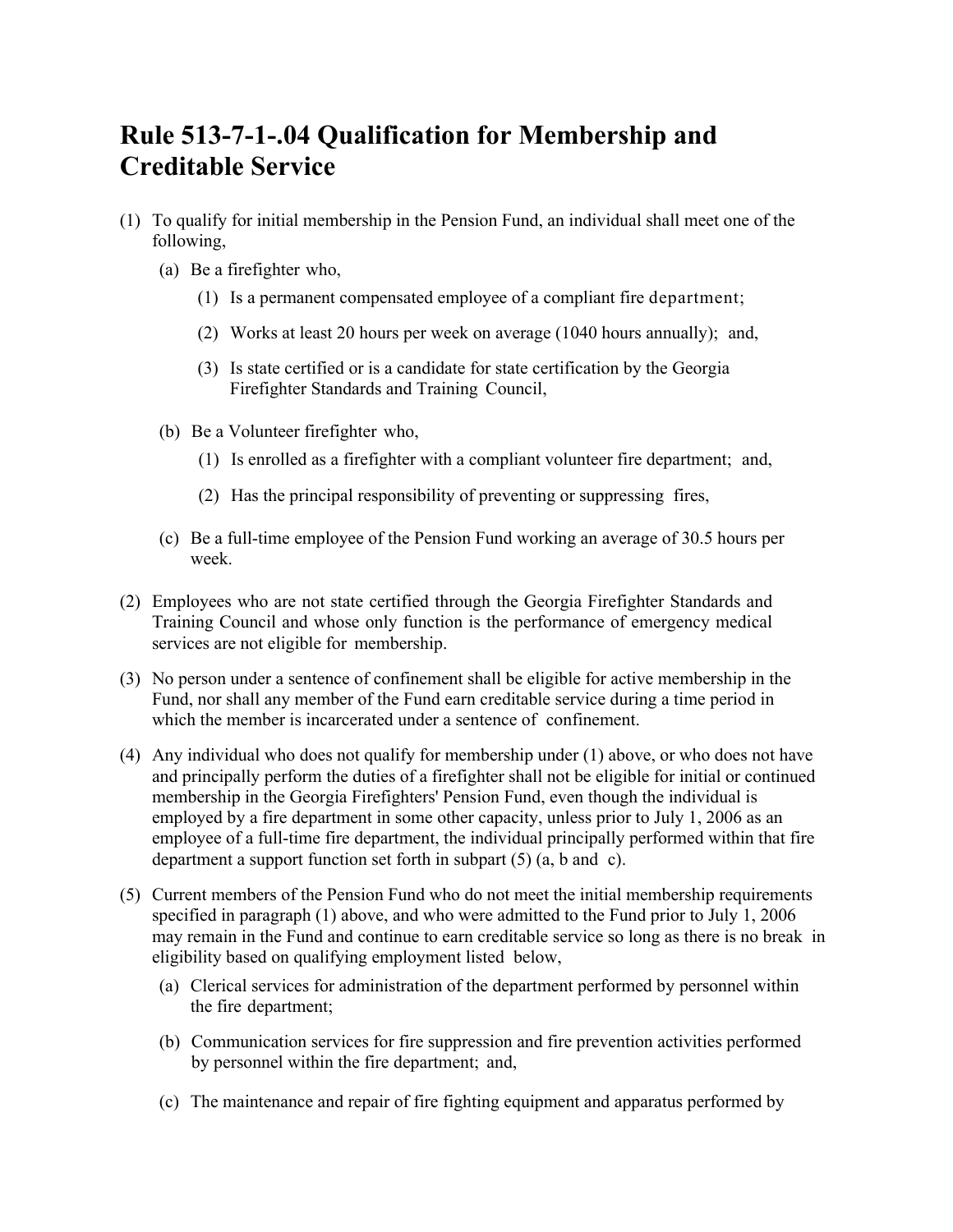personnel within the fire department.

In the event of a transfer from one department to another, no more than 30 calendar days may lapse where the member is not eligibly employed by a department.

- (6) The Board may require evidence of qualification for initial or continued membership in the Georgia Firefighters' Pension Fund and of the performance of creditable service certification by the applicant or member and by the Chief of the department as to the roster of the department, showing the position held and the duties of the position held.
	- (a) For membership which requires state certification the Board shall verify through the Georgia Firefighter Standards and Training Council, department records, and other means, that qualifications are met.
	- (b) For volunteer firefighters, the Board shall require annual affidavits from department chiefs that training and attendance requirements set forth in 513-7-1-.08 are met.
	- (c) For part-time firefighters, the Board shall require annual affidavits from the department chiefs that requirements in 513-7-1-.08 are met.
	- (d) For all others, the Board shall require an initial job description and periodically, on request, reaffirmation of fire support duties through inquiries of the employing fire department.
- (7) Creditable service may be earned by qualifying firefighters serving in a public fire department that serves a designated district provided all of the following are met;
	- (a) The fire department is financed by public appropriation or subscription and is not privately owned; and,
	- (b) The fire department has a current certificate of compliance issued by the Georgia Firefighter Standards and Training council; and,
	- (c) The fire department has been issued an ISO rating as a Class 9 or better under the current approved ISO rating schedule
	- (d) A volunteer fire department shall hold no less than 8 (eight) hours training/fire department activity in at least 10 (ten) months of a calendar year for any member of the department to earn creditable service for that year.
- (8) Credit for prior eligible service may be granted if the member satisfied the requirements for membership and creditable service in 513-7-1-.04 at the time such service was rendered. For the member to be eligible for the purchase of prior eligible service the department with which credit is being claimed shall have met the requirements set forth above in 513-7-1-.04 (7).

A member shall be entitled to credit for up to ten years of prior eligible service, provided that such person satisfies the following requirements;

(a) The member shall file with the Board an application for such credit on forms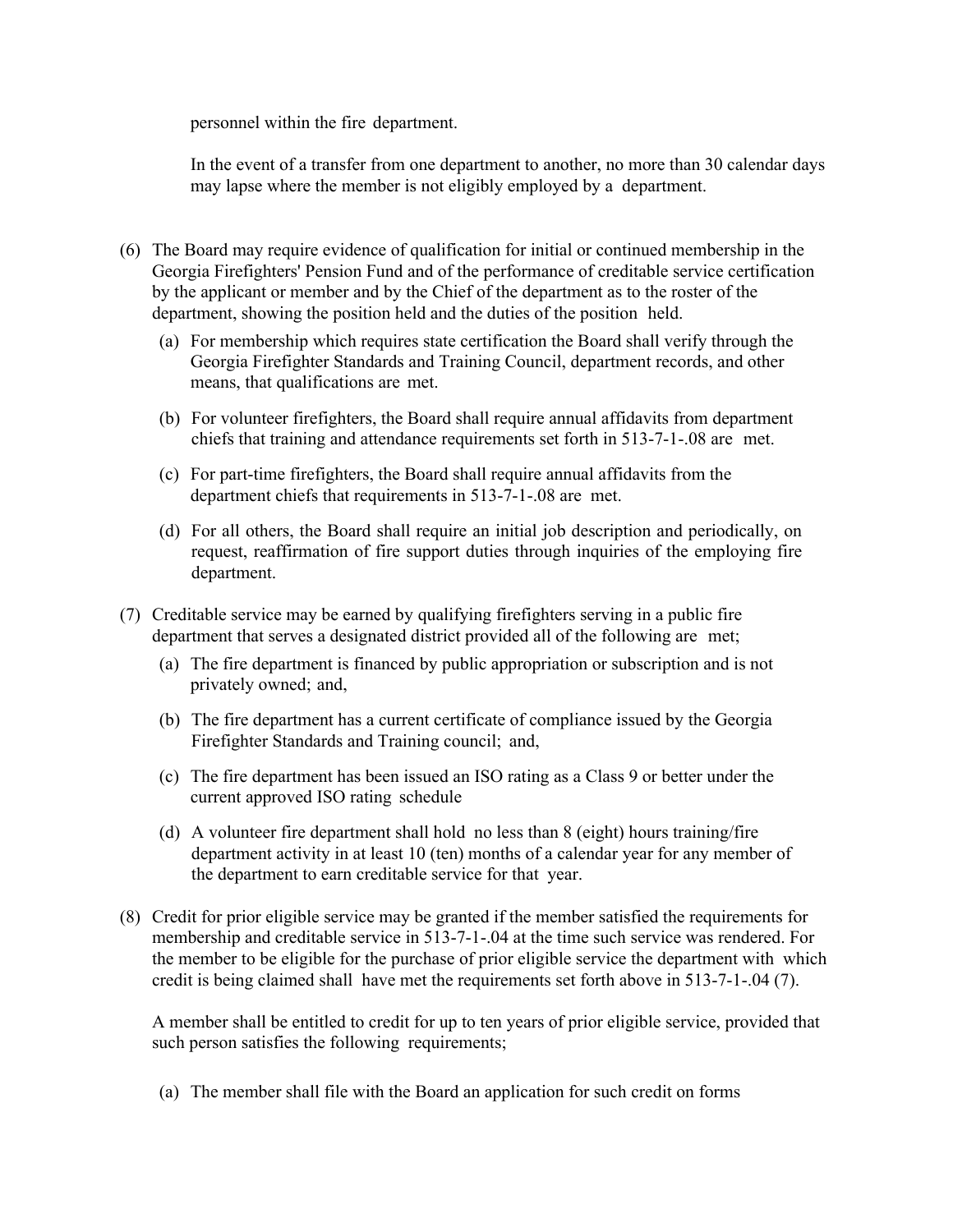prescribed by the Board,

- (b) Submit required documentation verifying that creditable service was earned; and,
- (c) Pay to the fund an amount sufficient to grant requested creditable service without creating any actuarially determined accrued liability against The Fund. This amount will be determined and provided by Fund Staff, based on the most recent tables provided by the actuary retained by the Board.

## **Cite as Ga. Comp. R. & Regs. r. 513-7-1-.04 Authority:**

**O.C.G.A. Sec. 47-7-23. History.** Original Rule entitled "Qualification for Membership and Creditable Service" adopted. F. Dec. 23, 1985; eff. July 30, 1981, as specified by the Agency.

**Amended:** F. Nov. 20, 1990; eff. Dec. 10, 1990.

**Amended:** F. Aug. 22, 1994; eff. Sept. 11, 1994.

**Amended:** F. Dec. 29, 1999; eff. Jan. 18, 2000.

**Amended:** F. Feb. 5, 2001; eff. Feb. 25, 2001.

**Amended:** F. Aug. 20, 2009; eff. Sept. 9, 2009.

**Amended:** F. Oct. 29, 2013; eff. Nov. 18, 2013.

**Amended:** F. Aug. 10, 2015; eff. Aug. 30, 201